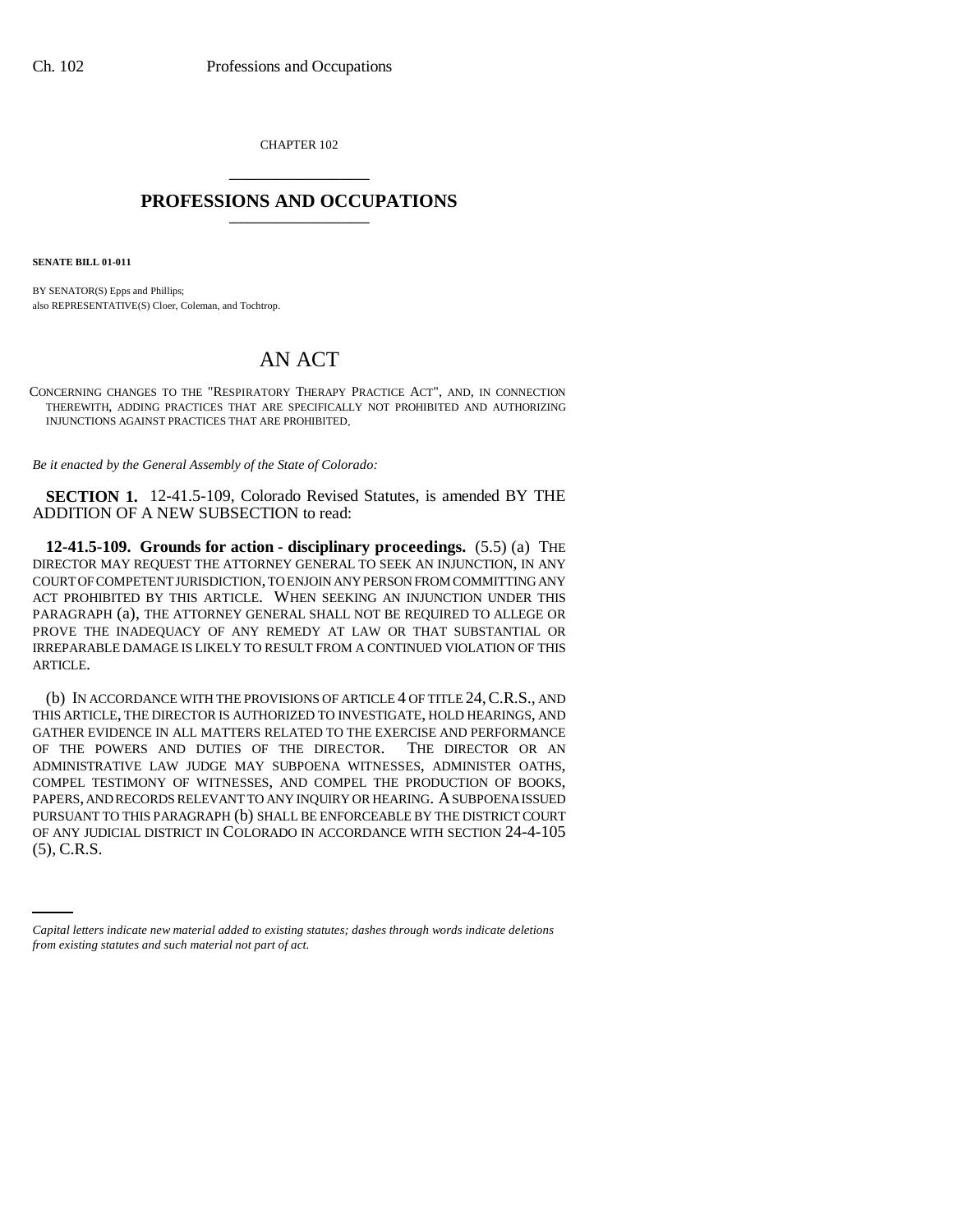**SECTION 2. Repeal.** 12-41.5-110 (1), Colorado Revised Statutes, is repealed as follows:

**12-41.5-110. Exceptions.** (1) For purposes of this section, "direct supervision" shall mean the supervision of those tasks or procedures that do not require the presence of a respiratory therapist in the room where performed but require the respiratory therapist's presence on the premises and availability for prompt consultation and treatment.

**SECTION 3.** 12-41.5-110 (2) (a), (2) (g), and (2) (h), Colorado Revised Statutes, are amended, and the said 12-41.5-110 (2) is further amended BY THE ADDITION OF A NEW PARAGRAPH, to read:

**12-41.5-110. Exceptions.** (2) This article does not prohibit:

(a) (I) Any practice of respiratory therapy that is an integral part of a program of study by students enrolled in an accredited respiratory therapy program. Students enrolled in respiratory therapy education programs shall be identified as "student respiratory therapists" and shall only provide respiratory therapy under direct supervision OF A RESPIRATORY THERAPIST ON THE PREMISES WHO IS AVAILABLE FOR PROMPT CONSULTATION OR TREATMENT.

(II) THE PRACTICE OF RESPIRATORY THERAPY BY PULMONARY FUNCTION TECHNOLOGY STUDENTS OR SLEEP TECHNOLOGY STUDENTS THAT IS AN INTEGRAL PART OF A PROGRAM OF STUDY THAT LEADS TO CERTIFICATION OR REGISTRATION FOR THEIR RESPECTIVE DISCIPLINES. STUDENTS ENROLLED IN SUCH PROGRAMS SHALL BE IDENTIFIED AS "STUDENT PULMONARY FUNCTIONS TECHNOLOGISTS" OR "STUDENT SLEEP TECHNOLOGISTS" AND SHALL PRACTICE ONLY UNDER THE DIRECT SUPERVISION OF A RESPIRATORY THERAPIST OR UNDER THE SUPERVISION OF AN INDIVIDUAL EXEMPTED FROM THE PROVISIONS OF THIS ARTICLE PURSUANT TO PARAGRAPH (g) OF THIS SUBSECTION (2).

(g) The practice OF PROCEDURES THAT FALL WITHIN THE DEFINITION OF RESPIRATORY THERAPY by certified pulmonary function technologists, and registered pulmonary function technologists, OR OTHERS who hold credentials from  $\theta$  A NATIONALLY RECOGNIZED organization that has been recognized by AS DETERMINED BY THE DIRECTOR, INCLUDING BUT NOT LIMITED TO the national board for respiratory care; or

(h) The instruction or training of persons to administer emergency oxygen during an aquatic emergency, when such instruction or training is provided by an individual who has been certified to conduct such instruction or training by a nationally recognized certifying agency; OR

(i) THE PRACTICE BY AN UNLICENSED PERSON OF PROCEDURES THAT FALL WITHIN THE DEFINITION OF RESPIRATORY THERAPY BUT THAT DO NOT REQUIRE THE UNLICENSED PERSON TO PERFORM AN ASSESSMENT, TO PERFORM AN INVASIVE PROCEDURE AS DEFINED BY THE DIRECTOR, OR TO ALTER CARE BEYOND THE SCOPE OF APPROVED PROTOCOLS, SO LONG AS THE UNLICENSED PERSON IS UNDER SUPERVISION AS DETERMINED APPROPRIATE BY THE RESPIRATORY THERAPIST AND AFTER SUCH RESPIRATORY THERAPIST HAS CONSIDERED ALL OF THE FOLLOWING: